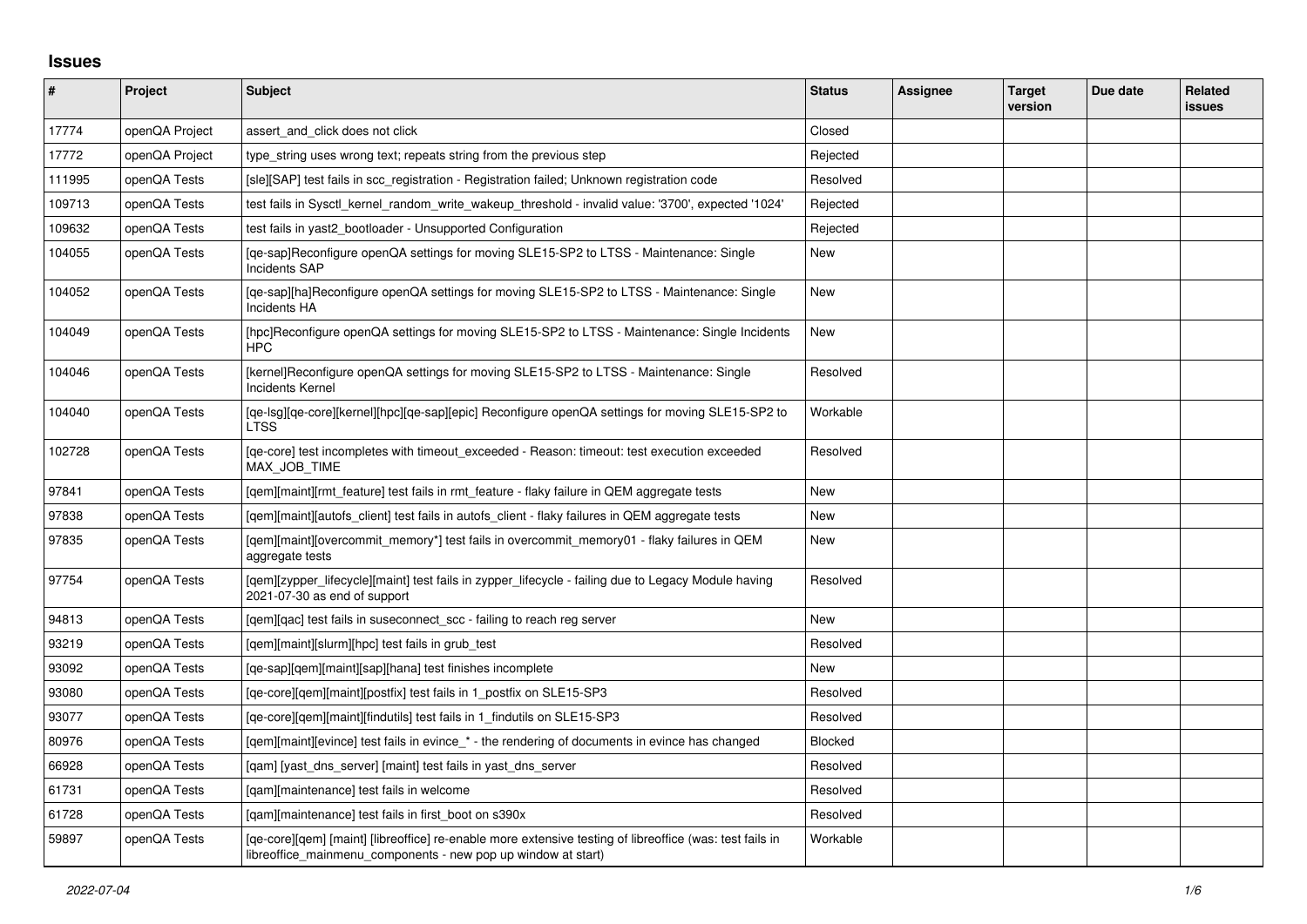| $\vert$ # | <b>Project</b> | <b>Subject</b>                                                                                               | <b>Status</b> | <b>Assignee</b> | <b>Target</b><br>version | Due date   | Related<br>issues                                      |
|-----------|----------------|--------------------------------------------------------------------------------------------------------------|---------------|-----------------|--------------------------|------------|--------------------------------------------------------|
| 59205     | openQA Tests   | [qam] test fails in userspace_samba and userspace_systemd on SLE12-SP5                                       | Resolved      |                 |                          |            |                                                        |
| 58016     | openQA Tests   | [qam] test fails in evolution_prepare_servers - No provider of 'dovecot' found                               | Rejected      |                 |                          |            | Is duplicate<br>of #57584                              |
| 57959     | openQA Tests   | [qam] test fails in salt - packages not found                                                                | Resolved      |                 |                          |            |                                                        |
| 57947     | openQA Tests   | [qam] test fails in system_role - qam-minimal+base on 12-SP1 now has system_role module<br>scheduled         | Resolved      |                 |                          |            |                                                        |
| 57941     | openQA Tests   | [gam] test fails in grub test - timeout during updating installer                                            | Resolved      |                 |                          |            |                                                        |
| 55325     | openQA Tests   | [gam] test fails in kdump and crash - name of package wrongly determined                                     | Rejected      |                 |                          |            | Is duplicate<br>of #53660                              |
| 45656     | openQA Tests   | [qam] test fails in application_starts_on_login - started failing after test code changes were<br>introduced | Closed        |                 |                          |            |                                                        |
| 43982     | openQA Tests   | [gam] [12-SP4] test fails in apparmor                                                                        | Rejected      |                 |                          |            | Related to<br>#38129                                   |
| 43979     | openQA Tests   | [qam] [12-SP4] test fails in welcome - test is looking for repository that does not exist                    | Resolved      |                 |                          |            |                                                        |
| 37671     | openQA Tests   | [QAM] [SLE15] test fails in firefox_smoke - firefox doesn't start up                                         | Resolved      |                 |                          |            |                                                        |
| 37668     | openQA Tests   | [QAM] [SLE15] test fails in addon_products_via_SCC_yast2 - test gets blank screen                            | Resolved      |                 |                          |            |                                                        |
| 32302     | openQA Tests   | [gam][opensuse] test fails in zypper moo - output not validated                                              | Closed        |                 |                          |            | Has<br>duplicate<br>#32326, Has<br>duplicate<br>#32383 |
| 32272     | openQA Tests   | [QAM] test fails in firefox passwd - Mozilla test page broken                                                | Closed        |                 |                          |            |                                                        |
| 29847     | openQA Tests   | [QAM] test fails in scc_registration - reg code is not activated                                             | Rejected      |                 |                          |            |                                                        |
| 29838     | openQA Tests   | [qam]test fails in kdump_and_crash - debuginfo file not found                                                | Rejected      |                 |                          |            |                                                        |
| 28994     | openQA Tests   | [QAM] [kGraft] [LTP] test fails in ltp crashme: timeout in fork12 test                                       | Closed        |                 |                          |            |                                                        |
| 27466     | openQA Tests   | [QAM] test fails in aplay on SLE12-SP1 - timeout                                                             | Rejected      |                 |                          |            |                                                        |
| 26046     | openQA Tests   | [gam] test fails in application starts on login and change password - does not log out                       | Closed        |                 |                          |            |                                                        |
| 25856     | openQA Tests   | [qam] test fails in firefox_private - Private browsing window does not open                                  | Closed        |                 |                          |            |                                                        |
| 25492     | openQA Tests   | [QAM] test fails in 1_nfs_v4 - FAILED: Umount NFS share                                                      | Resolved      |                 |                          |            |                                                        |
| 20508     | openQA Tests   | [qam][aarch64] test fails in update_minimal - needle 'grub2' not found                                       | Rejected      |                 |                          |            |                                                        |
| 20460     | openQA Tests   | [gam] test fails in reboot gnome - flaky failures                                                            | Resolved      |                 |                          |            |                                                        |
| 19690     | openQA Tests   | [gam] test fails in firefox smoke - more text added to the form (interfering with matching area)             | Resolved      |                 |                          |            |                                                        |
| 18498     | openQA Tests   | [gam] test fails in login test - Stall was detected during assert screen fail                                | Closed        |                 |                          |            |                                                        |
| 43139     | qe-yast        | Assess and improve automation coverage for yast2-network                                                     | <b>New</b>    |                 | future                   |            |                                                        |
| 55286     | openQA Tests   | [qam][urgent] test fails in firefox_html5 - youtube's html5 testing page is gone                             | Resolved      | apappas         |                          | 2020-03-06 |                                                        |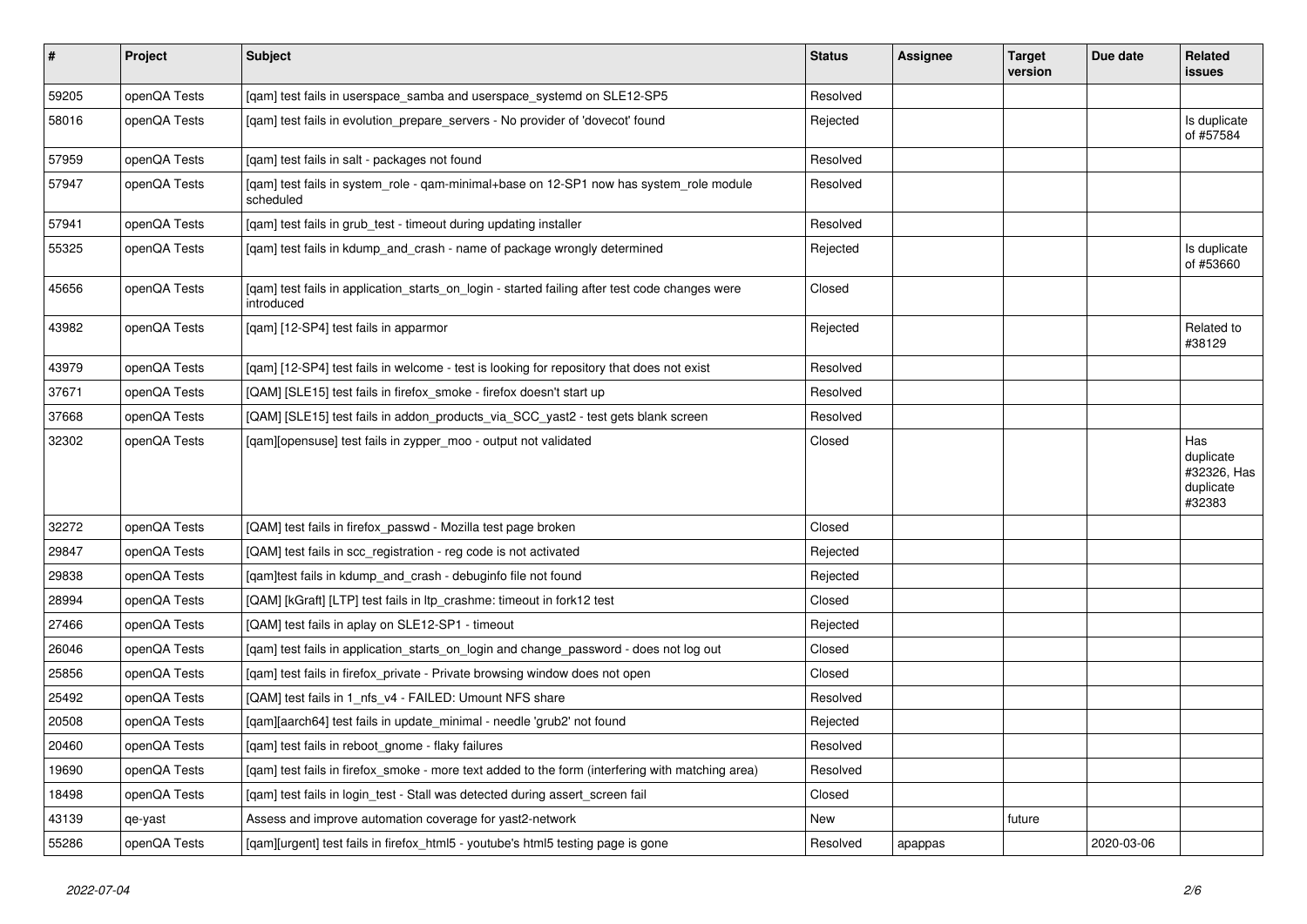| #      | Project      | Subject                                                                                                                               | <b>Status</b> | <b>Assignee</b> | <b>Target</b><br>version | Due date | <b>Related</b><br><b>issues</b> |
|--------|--------------|---------------------------------------------------------------------------------------------------------------------------------------|---------------|-----------------|--------------------------|----------|---------------------------------|
| 109614 | openQA Tests | [sle][security][sle15sp4] test fails in firefox_nss - sporadic failure                                                                | Resolved      | bchou           |                          |          |                                 |
| 97832  | openQA Tests | [security][qem][maint][journald_fss] test fails in journald_fss - flaky failures in QEM aggregate tests                               | Resolved      | bchou           |                          |          | Has<br>duplicate<br>#98508      |
| 20056  | openQA Tests | [gam] test fails in kdump and crash                                                                                                   | Resolved      | coolo           |                          |          |                                 |
| 20498  | openQA Tests | [qam] test fails in gnome_default_applications                                                                                        | Resolved      | dasantiago      |                          |          |                                 |
| 54083  | openQA Tests | [qam] test fails in zypper_info - srcpackage:glib2 not found                                                                          | Resolved      | dheidler        |                          |          |                                 |
| 110671 | openQA Tests | test fails in hana_install                                                                                                            | Resolved      | dzedro          |                          |          |                                 |
| 109662 | openQA Tests | test fails in boot to desktop                                                                                                         | Resolved      | dzedro          |                          |          |                                 |
| 104044 | openQA Tests | [qe-core]Reconfigure openQA settings for moving SLE15-SP2 to LTSS - Maintenance: SLE Test<br>Repo (aggregate tests)                   | Resolved      | dzedro          | QE-Core:<br>Ready        |          |                                 |
| 104043 | openQA Tests | [qe-core] Reconfigure openQA settings for moving SLE15-SP2 to LTSS - Maintenance: SLE Single<br><b>Incidents</b>                      | Resolved      | dzedro          | QE-Core:<br>Ready        |          |                                 |
| 103956 | openQA Tests | [ha]test fails in register without Itss - de-registration failed                                                                      | Resolved      | dzedro          |                          |          |                                 |
| 101042 | openQA Tests | [qe-core] test fails in thunderbird_imap - user interface change requiring test adjustments                                           | Blocked       | dzedro          |                          |          |                                 |
| 97850  | openQA Tests | [gem][maint][desktop] test fails in desktop_mainmenu - main desktop menu does not open on 12-SP'                                      | Resolved      | dzedro          | QE-Core:<br>Ready        |          |                                 |
| 97844  | openQA Tests | [gem][maint][mdadm] test fails in mdadm - flaky failure in QEM aggregate tests                                                        | Resolved      | dzedro          | QE-Core:<br>Ready        |          |                                 |
| 97772  | openQA Tests | [migration][zypper_migration][qem][maint] test fails in zypper_migration - test keeps failing after<br>related bug is closed as fixed | Resolved      | dzedro          | QE-Core:<br>Ready        |          |                                 |
| 93186  | openQA Tests | [qem][maint][zypper_lifecycle_toolchain]test fails in zypper_lifecycle_toolchain                                                      | Resolved      | dzedro          | QE-Core:<br>Ready        |          |                                 |
| 90158  | openQA Tests | [qem][maint][libreoffice] test fails in libreoffice_pyuno_bridge_no_evolution_dep - macros menu has a<br>subfolder in the way         | Resolved      | dzedro          |                          |          |                                 |
| 57803  | openQA Tests | [gam] test fails in boot to desktop - test environment is broken                                                                      | Resolved      | dzedro          |                          |          |                                 |
| 54221  | openQA Tests | [gam] test fails in kernel Imbench and other mau-ga-kernel* tests - missing stuff in repos                                            | Resolved      | dzedro          |                          |          |                                 |
| 54020  | openQA Tests | [qam] xfstests_btrfs test fails in generate_report - test generic-019 failed                                                          | Resolved      | dzedro          |                          |          |                                 |
| 53009  | openQA Tests | [gam][blue] test fails in grub2 test - a different shortcut to be used on 12-SP1                                                      | Resolved      | dzedro          |                          |          |                                 |
| 52898  | openQA Tests | [qam] test fails in update_install - repositories seem to be messed up                                                                | Resolved      | dzedro          |                          |          |                                 |
| 50957  | openQA Tests | [qam] test fails in zypper_lifecycle_toolchain - cross-nvptx-gcc7 reached expiration date                                             | Resolved      | dzedro          |                          |          |                                 |
| 39500  | openQA Tests | [qam] test fails in firefox_java - oracle cookie handling has changed                                                                 | Resolved      | dzedro          |                          |          |                                 |
| 38966  | openQA Tests | [qam] test fails in firefox - tracking protection window appears after pop up check                                                   | Resolved      | dzedro          |                          |          |                                 |
| 71743  | openQA Tests | [qe-core][qam] [maint] test fails in dracut_enhanced - too many levels of recursion in macro<br>expansion                             | Resolved      | emiura          |                          |          |                                 |
| 43988  | openQA Tests | [qam] [caasp] test fails in stack_conformance - error: Unauthorized                                                                   | Resolved      | geor            |                          |          |                                 |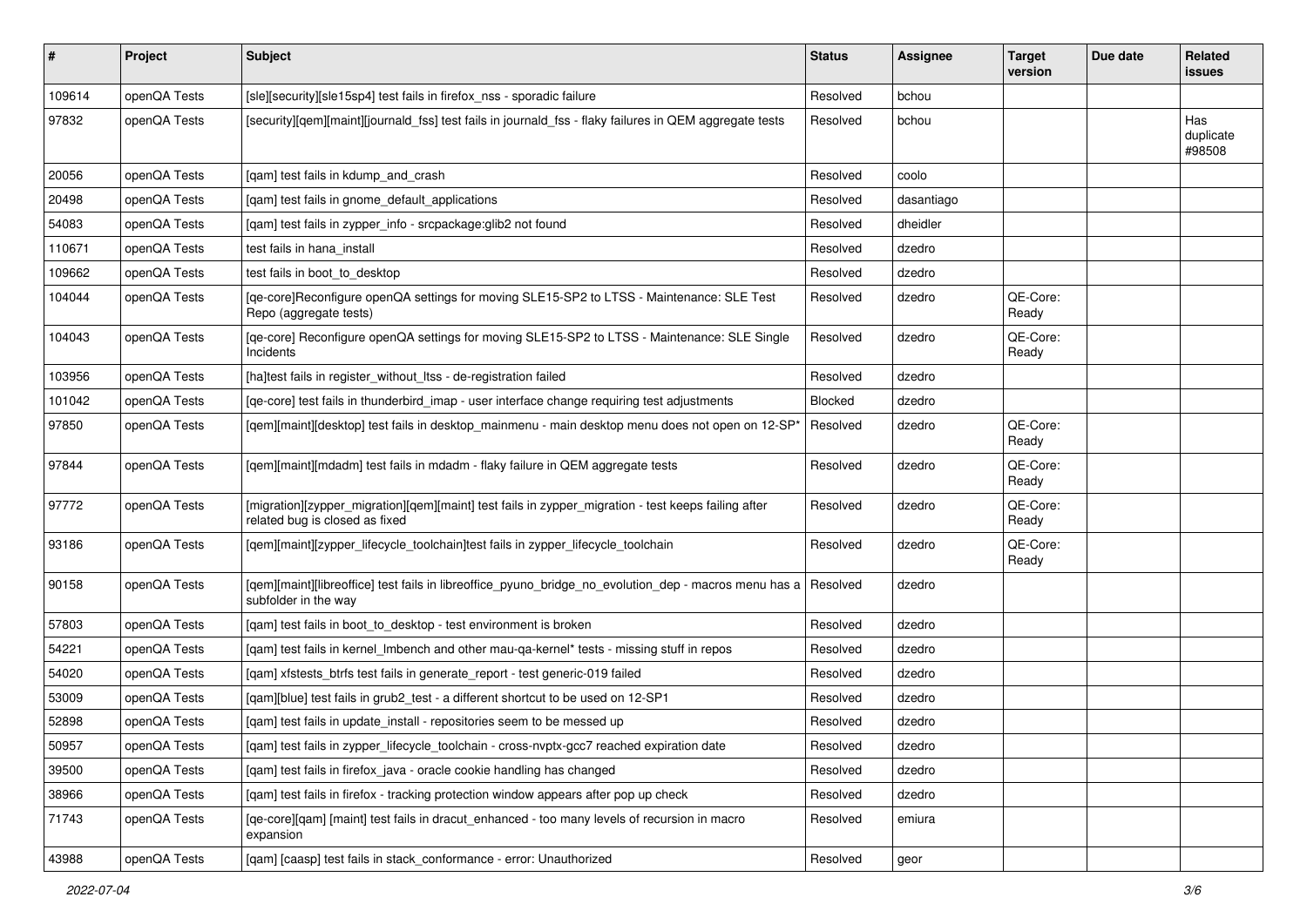| $\vert$ # | Project        | <b>Subject</b>                                                                                                                                         | <b>Status</b> | <b>Assignee</b>     | <b>Target</b><br>version | Due date   | Related<br><b>issues</b>                                                                                                           |
|-----------|----------------|--------------------------------------------------------------------------------------------------------------------------------------------------------|---------------|---------------------|--------------------------|------------|------------------------------------------------------------------------------------------------------------------------------------|
| 57926     | openQA Tests   | [qam] test fails in t08_sit_tunnel_ifdown - wicked tests consistently failing                                                                          | Resolved      | hurhaj              |                          | 2019-10-18 |                                                                                                                                    |
| 71650     | openQA Tests   | test fails in zypper_up - conflict while installing                                                                                                    | Resolved      | iadamek             |                          |            |                                                                                                                                    |
| 37683     | openQA Tests   | [QAM] [SLE 15] test fails in empathy_irc - empathy doesn't start up on SLE 15                                                                          | Resolved      | jbaier cz           |                          |            |                                                                                                                                    |
| 37680     | openQA Tests   | [QAM] [SLE 15] test fails in prep_pidgin - bad focus + reneedling                                                                                      | Resolved      | jbaier cz           |                          |            | Related to<br>#37808                                                                                                               |
| 37677     | openQA Tests   | [QAM] [SLE 15] test fails in evolution_smoke - reneedling required                                                                                     | Resolved      | jbaier cz           |                          |            | Related to<br>#37808                                                                                                               |
| 93222     | openQA Tests   | [qem][partitioning][maint] test fails in partitioning_raid - partitioning guide looks different in 15-SP3                                              | <b>New</b>    | <b>JERiveraMoya</b> |                          |            |                                                                                                                                    |
| 42716     | openQA Tests   | [gam] test fails in snapper_used_space - new test failing in maintenance job groups                                                                    | Resolved      | <b>JERiveraMoya</b> |                          |            |                                                                                                                                    |
| 25516     | openQA Tests   | [QAM] test fails in command_not_found - the yelp package is installed                                                                                  | Resolved      | jorauch             |                          |            |                                                                                                                                    |
| 26048     | openQA Tests   | [qam] test fails in libreoffice_open_specified_file - libreoffice needle seems to be missing                                                           | Resolved      | <b>JWSun</b>        |                          |            |                                                                                                                                    |
| 101039    | openQA Tests   | [Tumbleweed][security] test fails in apache2_changehat - unable to connect to Adminer on localhost                                                     | Resolved      | <b>Ilzhao</b>       |                          |            |                                                                                                                                    |
| 49100     | openQA Tests   | [gam] test fails in usr_lib_dovecot_imap - test dies when logout ends with return code 1 even though<br>action was completed successfully              | Resolved      | Ilzhao              |                          |            | Related to<br>#48521                                                                                                               |
| 111965    | openQA Tests   | [sle][qe-core] test fails in wget_ipv6 - ERROR 503: Service Unavailable                                                                                | Rejected      | mgrifalconi         | QE-Core:<br>Ready        |            | Copied to<br>#112103                                                                                                               |
| 16596     | openQA Project | Unrelated error in OpenQA needle editor upon saving                                                                                                    | Resolved      | mkittler            | Milestone 7              |            |                                                                                                                                    |
| 99345     | openQA Tests   | [tools][gem] Incomplete test runs on s390x with auto review:"backend died: Error connecting to VNC<br>server.*s390.*Connection timed out":retry size:M | Resolved      | mkittler            | Ready                    |            | Related to<br>#76813,<br>Related to<br>#111004,<br>Related to<br>#109656,<br>Related to<br>#111063,<br>Has<br>duplicate<br>#110902 |
| 25980     | openQA Tests   | [gam] test fails in tracker searchall - search for file fails because file does not exist                                                              | Resolved      | okurz               |                          |            |                                                                                                                                    |
| 19976     | openQA Tests   | [gam][sle12ga][sle][functional] test fails in postgresql94server - init was migrated to systemd                                                        | Resolved      | okurz               |                          |            | Has<br>duplicate<br>#20128                                                                                                         |
| 57929     | openQA Tests   | [gam] test fails in thunderbird imap - test account misconfiguration                                                                                   | Resolved      | osukup              |                          |            |                                                                                                                                    |
| 57797     | openQA Tests   | [qam] Disable QR testing and reviewing for SLE15-SP0 QR builds                                                                                         | Resolved      | osukup              |                          |            |                                                                                                                                    |
| 37689     | openQA Tests   | [QAM] test fails in scc registration - does not expand variable                                                                                        | Resolved      | osukup              |                          |            |                                                                                                                                    |
| 29661     | openQA Tests   | [QAM] test fails in user defined snapshot (bsc#980337 workaround not working)                                                                          | Closed        | osukup              |                          |            | Has<br>duplicate<br>#29351                                                                                                         |
| 25518     | openQA Tests   | [QAM] test fails in patch_and_reboot - problem with dependencies during patching                                                                       | Resolved      | osukup              |                          |            |                                                                                                                                    |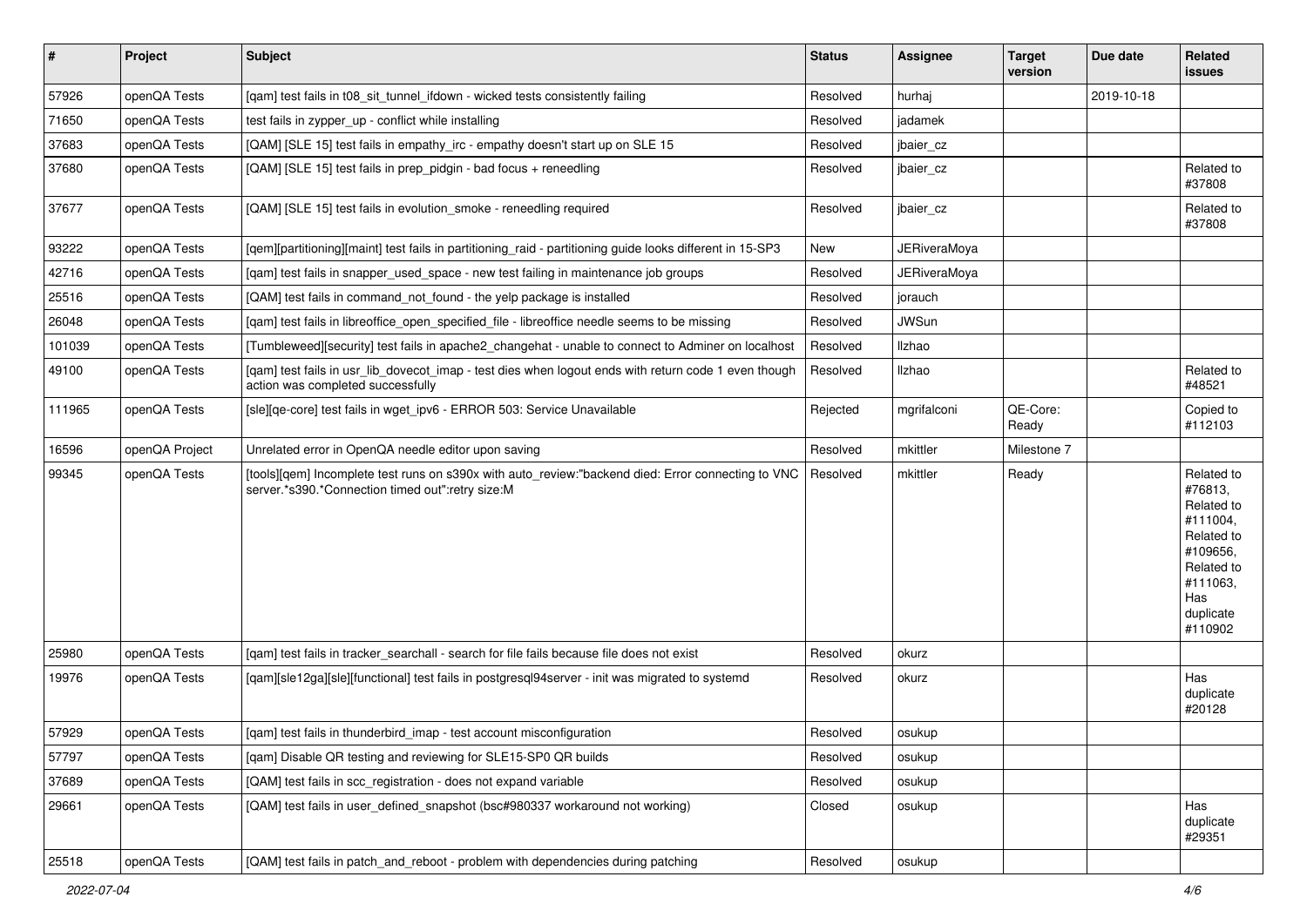| #      | Project      | Subject                                                                                                                                                             | <b>Status</b> | <b>Assignee</b> | <b>Target</b><br>version | Due date   | Related<br><b>issues</b>  |
|--------|--------------|---------------------------------------------------------------------------------------------------------------------------------------------------------------------|---------------|-----------------|--------------------------|------------|---------------------------|
| 20612  | openQA Tests | [qam] test fails in scc_registration - typo in vars                                                                                                                 | Resolved      | osukup          |                          |            |                           |
| 19946  | openQA Tests | [gam] test fails in addon products via SCC yast2                                                                                                                    | Resolved      | osukup          |                          |            |                           |
| 49220  | openQA Tests | [QAM] test fails in multipath - time out when enabling multipath                                                                                                    | Resolved      | pcervinka       |                          |            |                           |
| 37674  | openQA Tests | [QAM] [SLE 15] test fails in evolution_prepare_servers - test does not support SLE 15                                                                               | Resolved      | pcervinka       | Done                     |            |                           |
| 20570  | openQA Tests | [qam] test fails in libreoffice_pyuno_bridge - email settings test not working                                                                                      | Resolved      | pcervinka       |                          |            | Related to<br>#18266      |
| 94789  | openQA Tests | [qem][maint][installation][openvpn] test fails in addon_products_via_SCC_yast2                                                                                      | Rejected      | pdostal         |                          |            | Is duplicate<br>of #91623 |
| 69307  | openQA Tests | [gam] test fails in shar                                                                                                                                            | Resolved      | pdostal         |                          |            |                           |
| 63235  | openQA Tests | [gam] [maint] test fails in patch and reboot - dependency issue during aws-cli installation                                                                         | Resolved      | pdostal         |                          |            |                           |
| 55265  | openQA Tests | [gam] test fails in iscsi_client - Test died: command ' systemctl --no-pager is-active iscsid.service'<br>timed out                                                 | Resolved      | pdostal         |                          |            |                           |
| 54017  | openQA Tests | [gam] test fails in yast2 nfs client - ping -c3 10.0.2.101 failed                                                                                                   | Resolved      | pdostal         |                          |            |                           |
| 39557  | openQA Tests | [gam] test fails in docker image - timeout failures                                                                                                                 | Resolved      | pdostal         |                          |            |                           |
| 71437  | openQA Tests | [gam][maint][grub2] test fails in grub2_test: command 'uname -r grep \$(cat kernel.txt)' failed                                                                     | Resolved      | punkioudi       |                          |            |                           |
| 71434  | openQA Tests | [qam][maint][docker] test fails in docker_image: Test died: command 'docker pull<br>registry.suse.de/suse/sle-12-sp5/docker/update/cr/images/suse/sles12sp5' failed | Resolved      | punkioudi       |                          |            |                           |
| 59169  | openQA Tests | [qam] test fails in yast2_nfs4_server                                                                                                                               | Resolved      | riafarov        |                          |            |                           |
| 39554  | openQA Tests | [qam] test fails in consoletest_setup - PR#5564 brought changes which were not reflected for<br>extratests                                                          | Resolved      | riafarov        |                          |            |                           |
| 37695  | openQA Tests | [gam][sle][functional][y] test fails in zypper lifecycle toolchain - gcc6 reached expiration                                                                        | Resolved      | riafarov        | Milestone 17             | 2018-07-17 |                           |
| 19966  | openQA Tests | [gam][sle12sp1] test fails in installation overview before - test cannot find the needle                                                                            | Resolved      | riafarov        |                          |            | Related to<br>#12322      |
| 19932  | openQA Tests | [gam] test fails in 1_default_autogenerated - RuntimeError: unable to create a valid config object                                                                  | Resolved      | thehejik        |                          |            |                           |
| 56273  | openQA Tests | [gam] test fails in evolution smoke - email address does not get set up automatically                                                                               | Resolved      | tjyrinki_suse   |                          | 2019-09-25 |                           |
| 109497 | openQA Tests | test uses wrong repo in sssd_389ds_functional - version of 389-ds for 15-SP3 is being used in a test<br>for 15-SP2                                                  | Closed        | tonyyuan        |                          |            |                           |
| 81871  | openQA Tests | [qem][maint][yast2_lan] test fails in yast2_lan_device_settings - reneedling required                                                                               | Resolved      | vsvecova        |                          |            |                           |
| 56504  | openQA Tests | [qe-core][qem] test fails in sync_file_range02 - not implemented on FUSE and should be skipped                                                                      | Resolved      | vsvecova        |                          |            |                           |
| 55217  | openQA Tests | [qam] test fails in scc_registration - nvidia driver repo broken                                                                                                    | Resolved      | vsvecova        |                          |            |                           |
| 43994  | openQA Tests | [gam] [aarch64] [12-SP3] test fails in scc_registration - expired reg code                                                                                          | Resolved      | vsvecova        |                          |            |                           |
| 34351  | openQA Tests | [qam] test fails in wireshark - adjustments needed in SLE15 due to new UI                                                                                           | Resolved      | vsvecova        | Milestone 17             |            | Related to<br>#33646      |
| 29915  | openQA Tests | [QAM] test fails in firefox_extcontent - URL is outdated                                                                                                            | Resolved      | vsvecova        |                          |            |                           |
| 29850  | openQA Tests | [QAM] test fails in scc_registration - reg code is not activated                                                                                                    | Resolved      | vsvecova        |                          |            |                           |